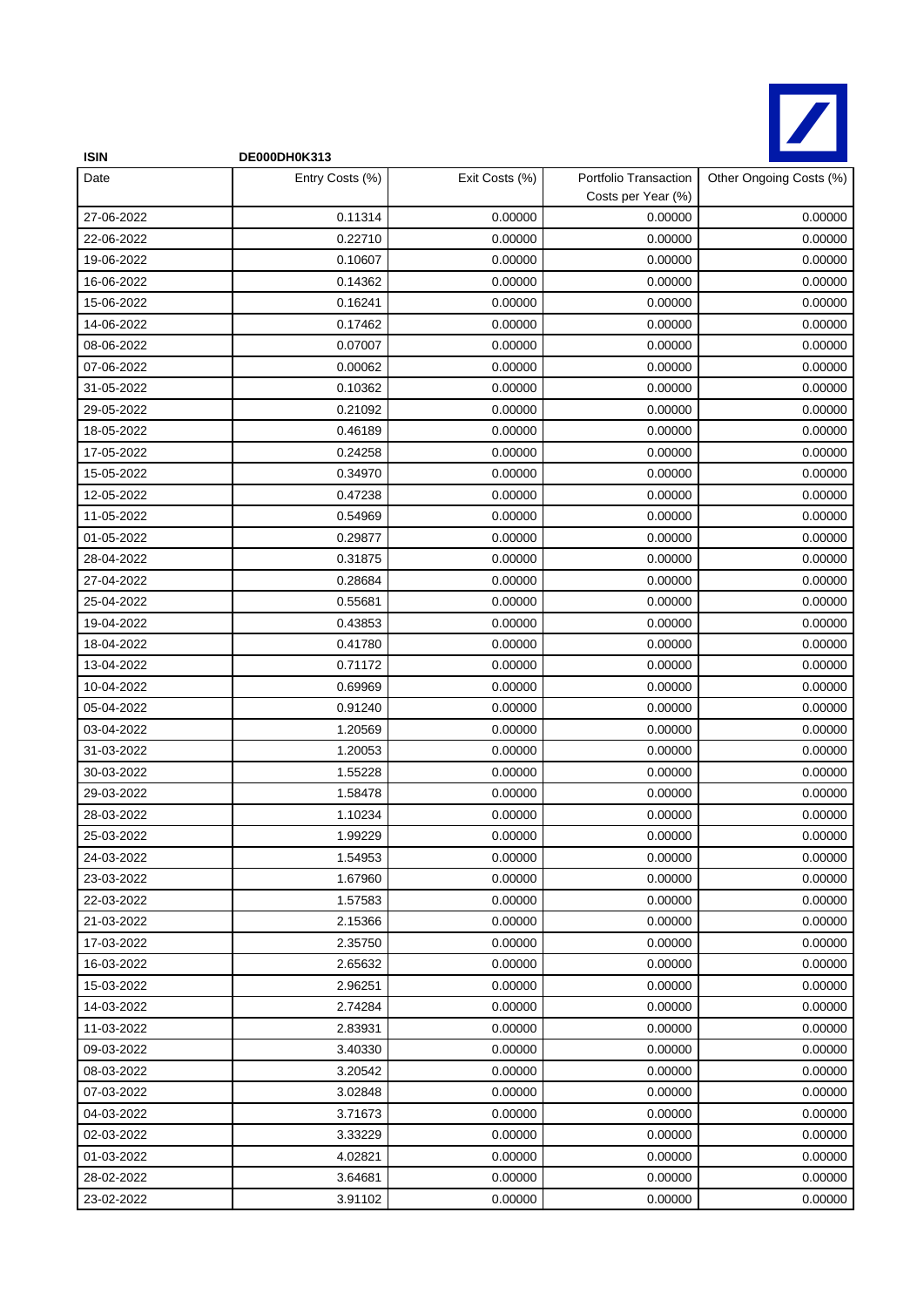| 22-02-2022 | 3.58003 | 0.00000 | 0.00000 | 0.00000 |
|------------|---------|---------|---------|---------|
| 21-02-2022 | 3.80518 | 0.00000 | 0.00000 | 0.00000 |
| 18-02-2022 | 3.58803 | 0.00000 | 0.00000 | 0.00000 |
| 17-02-2022 | 4.03855 | 0.00000 | 0.00000 | 0.00000 |
| 15-02-2022 | 3.79873 | 0.00000 | 0.00000 | 0.00000 |
| 14-02-2022 | 4.02649 | 0.00000 | 0.00000 | 0.00000 |
| 11-02-2022 | 3.73412 | 0.00000 | 0.00000 | 0.00000 |
| 10-02-2022 | 3.40589 | 0.00000 | 0.00000 | 0.00000 |
| 09-02-2022 | 3.78872 | 0.00000 | 0.00000 | 0.00000 |
| 08-02-2022 | 3.65290 | 0.00000 | 0.00000 | 0.00000 |
| 07-02-2022 | 3.98427 | 0.00000 | 0.00000 | 0.00000 |
| 04-02-2022 | 3.68428 | 0.00000 | 0.00000 | 0.00000 |
| 03-02-2022 | 3.85711 | 0.00000 | 0.00000 | 0.00000 |
| 02-02-2022 | 3.94863 | 0.00000 | 0.00000 | 0.00000 |
| 01-02-2022 | 4.27212 | 0.00000 | 0.00000 | 0.00000 |
| 31-01-2022 | 3.63051 | 0.00000 | 0.00000 | 0.00000 |
| 28-01-2022 | 3.83800 | 0.00000 | 0.00000 | 0.00000 |
| 27-01-2022 | 3.58432 | 0.00000 | 0.00000 | 0.00000 |
| 26-01-2022 | 3.69936 | 0.00000 | 0.00000 | 0.00000 |
| 25-01-2022 | 3.99125 | 0.00000 | 0.00000 | 0.00000 |
| 24-01-2022 | 4.17982 | 0.00000 | 0.00000 | 0.00000 |
| 20-01-2022 | 3.85185 | 0.00000 | 0.00000 | 0.00000 |
| 19-01-2022 | 3.96957 | 0.00000 | 0.00000 | 0.00000 |
| 18-01-2022 | 3.80670 | 0.00000 | 0.00000 | 0.00000 |
| 17-01-2022 | 3.66138 | 0.00000 | 0.00000 | 0.00000 |
| 13-01-2022 | 4.01608 | 0.00000 | 0.00000 | 0.00000 |
| 10-01-2022 | 3.52929 | 0.00000 | 0.00000 | 0.00000 |
| 07-01-2022 | 3.38244 | 0.00000 | 0.00000 | 0.00000 |
| 05-01-2022 | 3.58914 | 0.00000 | 0.00000 | 0.00000 |
| 04-01-2022 | 3.28260 | 0.00000 | 0.00000 | 0.00000 |
| 03-01-2022 | 3.46144 | 0.00000 | 0.00000 | 0.00000 |
| 31-12-2021 | 3.73204 | 0.00000 | 0.00000 | 0.00000 |
| 30-12-2021 | 3.52742 | 0.00000 | 0.00000 | 0.00000 |
| 28-12-2021 | 3.72286 | 0.00000 | 0.00000 | 0.00000 |
| 27-12-2021 | 3.60788 | 0.00000 | 0.00000 | 0.00000 |
| 23-12-2021 | 3.84126 | 0.00000 | 0.00000 | 0.00000 |
| 21-12-2021 | 3.60618 | 0.00000 | 0.00000 | 0.00000 |
| 20-12-2021 | 4.11509 | 0.00000 | 0.00000 | 0.00000 |
| 16-12-2021 | 3.74364 | 0.00000 | 0.00000 | 0.00000 |
| 15-12-2021 | 3.47970 | 0.00000 | 0.00000 | 0.00000 |
| 10-12-2021 | 3.38750 | 0.00000 | 0.00000 | 0.00000 |
| 09-12-2021 | 3.70292 | 0.00000 | 0.00000 | 0.00000 |
| 08-12-2021 | 3.45220 | 0.00000 | 0.00000 | 0.00000 |
| 07-12-2021 | 3.27576 | 0.00000 | 0.00000 | 0.00000 |
| 06-12-2021 | 2.75990 | 0.00000 | 0.00000 | 0.00000 |
| 03-12-2021 | 3.02756 | 0.00000 | 0.00000 | 0.00000 |
| 02-12-2021 | 2.73072 | 0.00000 | 0.00000 | 0.00000 |
| 01-12-2021 | 3.03978 | 0.00000 | 0.00000 | 0.00000 |
| 30-11-2021 | 3.11787 | 0.00000 | 0.00000 | 0.00000 |
| 29-11-2021 | 2.82893 | 0.00000 | 0.00000 | 0.00000 |
| 26-11-2021 | 4.03246 | 0.00000 | 0.00000 | 0.00000 |
| 24-11-2021 | 3.36232 | 0.00000 | 0.00000 | 0.00000 |
| 23-11-2021 | 3.68307 | 0.00000 | 0.00000 | 0.00000 |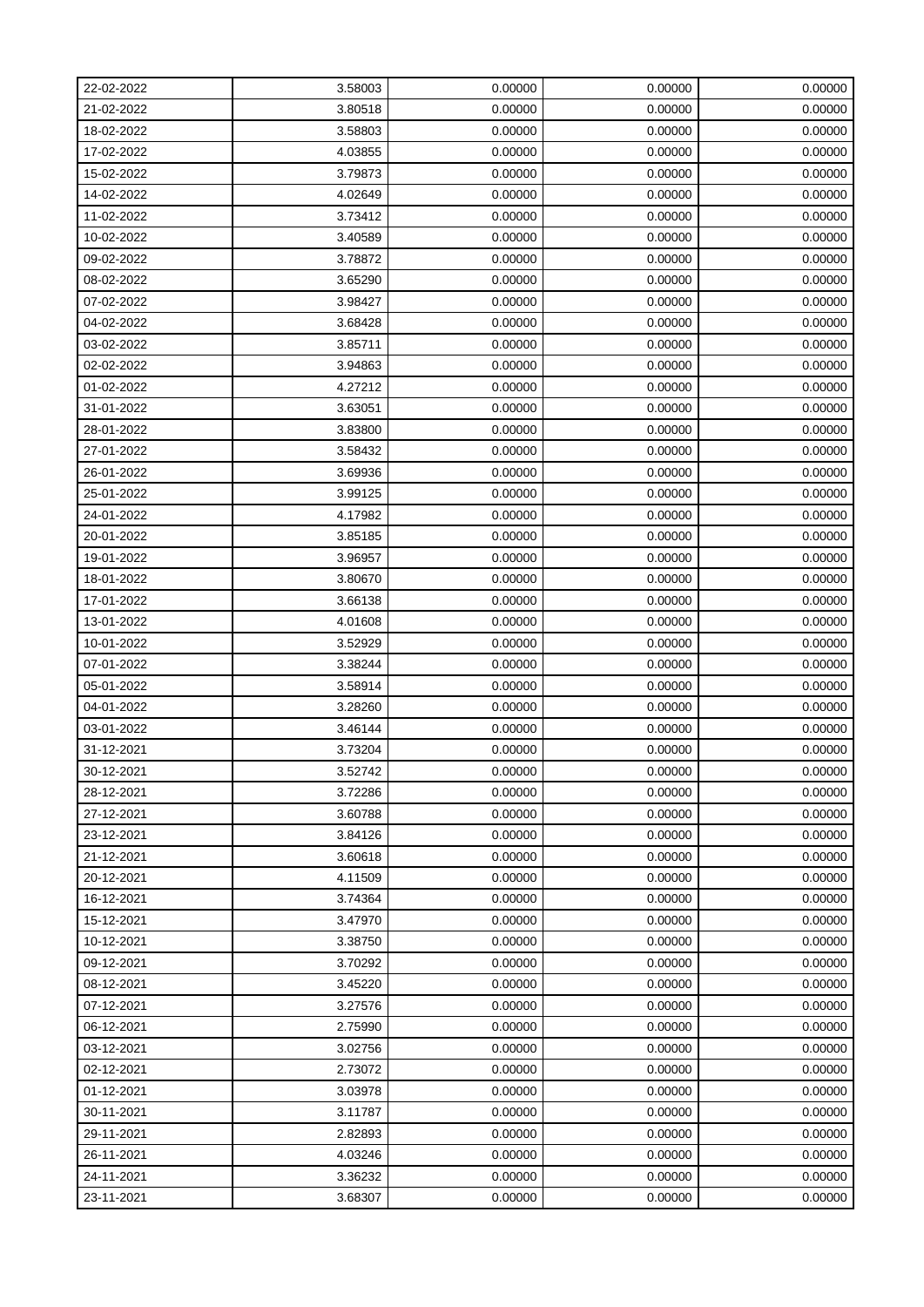| 22-11-2021 | 3.50368 | 0.00000 | 0.00000 | 0.00000 |
|------------|---------|---------|---------|---------|
| 19-11-2021 | 3.31938 | 0.00000 | 0.00000 | 0.00000 |
| 16-11-2021 | 3.47639 | 0.00000 | 0.00000 | 0.00000 |
| 11-11-2021 | 3.48751 | 0.00000 | 0.00000 | 0.00000 |
| 10-11-2021 | 3.44112 | 0.00000 | 0.00000 | 0.00000 |
| 04-11-2021 | 3.56793 | 0.00000 | 0.00000 | 0.00000 |
| 03-11-2021 | 3.36403 | 0.00000 | 0.00000 | 0.00000 |
| 02-11-2021 | 3.90559 | 0.00000 | 0.00000 | 0.00000 |
| 01-11-2021 | 3.25443 | 0.00000 | 0.00000 | 0.00000 |
| 28-10-2021 | 3.45072 | 0.00000 | 0.00000 | 0.00000 |
| 26-10-2021 | 3.79399 | 0.00000 | 0.00000 | 0.00000 |
| 24-10-2021 | 3.14306 | 0.00000 | 0.00000 | 0.00000 |
| 21-10-2021 | 3.24524 | 0.00000 | 0.00000 | 0.00000 |
| 20-10-2021 | 3.38035 | 0.00000 | 0.00000 | 0.00000 |
| 19-10-2021 | 3.24083 | 0.00000 | 0.00000 | 0.00000 |
| 18-10-2021 | 3.37168 | 0.00000 | 0.00000 | 0.00000 |
| 17-10-2021 | 3.19046 | 0.00000 | 0.00000 | 0.00000 |
| 14-10-2021 | 3.01167 | 0.00000 | 0.00000 | 0.00000 |
| 11-10-2021 | 3.20811 | 0.00000 | 0.00000 | 0.00000 |
| 10-10-2021 | 2.39273 | 0.00000 | 0.00000 | 0.00000 |
| 06-10-2021 | 2.52542 | 0.00000 | 0.00000 | 0.00000 |
| 03-10-2021 | 2.19383 | 0.00000 | 0.00000 | 0.00000 |
| 30-09-2021 | 2.29403 | 0.00000 | 0.00000 | 0.00000 |
| 29-09-2021 | 2.79465 | 0.00000 | 0.00000 | 0.00000 |
| 28-09-2021 | 2.23789 | 0.00000 | 0.00000 | 0.00000 |
| 27-09-2021 | 2.12733 | 0.00000 | 0.00000 | 0.00000 |
| 26-09-2021 | 1.99091 | 0.00000 | 0.00000 | 0.00000 |
| 23-09-2021 | 1.57141 | 0.00000 | 0.00000 | 0.00000 |
| 22-09-2021 | 1.05400 | 0.00000 | 0.00000 | 0.00000 |
| 21-09-2021 | 0.46797 | 0.00000 | 0.00000 | 0.00000 |
| 20-09-2021 | 0.84511 | 0.00000 | 0.00000 | 0.00000 |
| 19-09-2021 | 1.40321 | 0.00000 | 0.00000 | 0.00000 |
| 16-09-2021 | 1.07699 | 0.00000 | 0.00000 | 0.00000 |
| 15-09-2021 | 0.86849 | 0.00000 | 0.00000 | 0.00000 |
| 14-09-2021 | 1.12514 | 0.00000 | 0.00000 | 0.00000 |
| 12-09-2021 | 1.51988 | 0.00000 | 0.00000 | 0.00000 |
| 09-09-2021 | 1.04007 | 0.00000 | 0.00000 | 0.00000 |
| 08-09-2021 | 1.77768 | 0.00000 | 0.00000 | 0.00000 |
| 07-09-2021 | 1.53047 | 0.00000 | 0.00000 | 0.00000 |
| 06-09-2021 | 1.13064 | 0.00000 | 0.00000 | 0.00000 |
| 05-09-2021 | 0.95960 | 0.00000 | 0.00000 | 0.00000 |
| 01-09-2021 | 1.37158 | 0.00000 | 0.00000 | 0.00000 |
| 30-08-2021 | 1.48132 | 0.00000 | 0.00000 | 0.00000 |
| 29-08-2021 | 1.23749 | 0.00000 | 0.00000 | 0.00000 |
| 25-08-2021 | 1.35545 | 0.00000 | 0.00000 | 0.00000 |
| 24-08-2021 | 1.03112 | 0.00000 | 0.00000 | 0.00000 |
| 20-08-2021 | 1.19563 | 0.00000 | 0.00000 | 0.00000 |
| 19-08-2021 | 1.05016 | 0.00000 | 0.00000 | 0.00000 |
| 18-08-2021 | 1.19228 | 0.00000 | 0.00000 | 0.00000 |
| 17-08-2021 | 0.69257 | 0.00000 | 0.00000 | 0.00000 |
| 16-08-2021 | 0.47398 | 0.00000 | 0.00000 | 0.00000 |
| 15-08-2021 | 0.83297 | 0.00000 | 0.00000 | 0.00000 |
| 11-08-2021 | 1.52547 | 0.00000 | 0.00000 | 0.00000 |